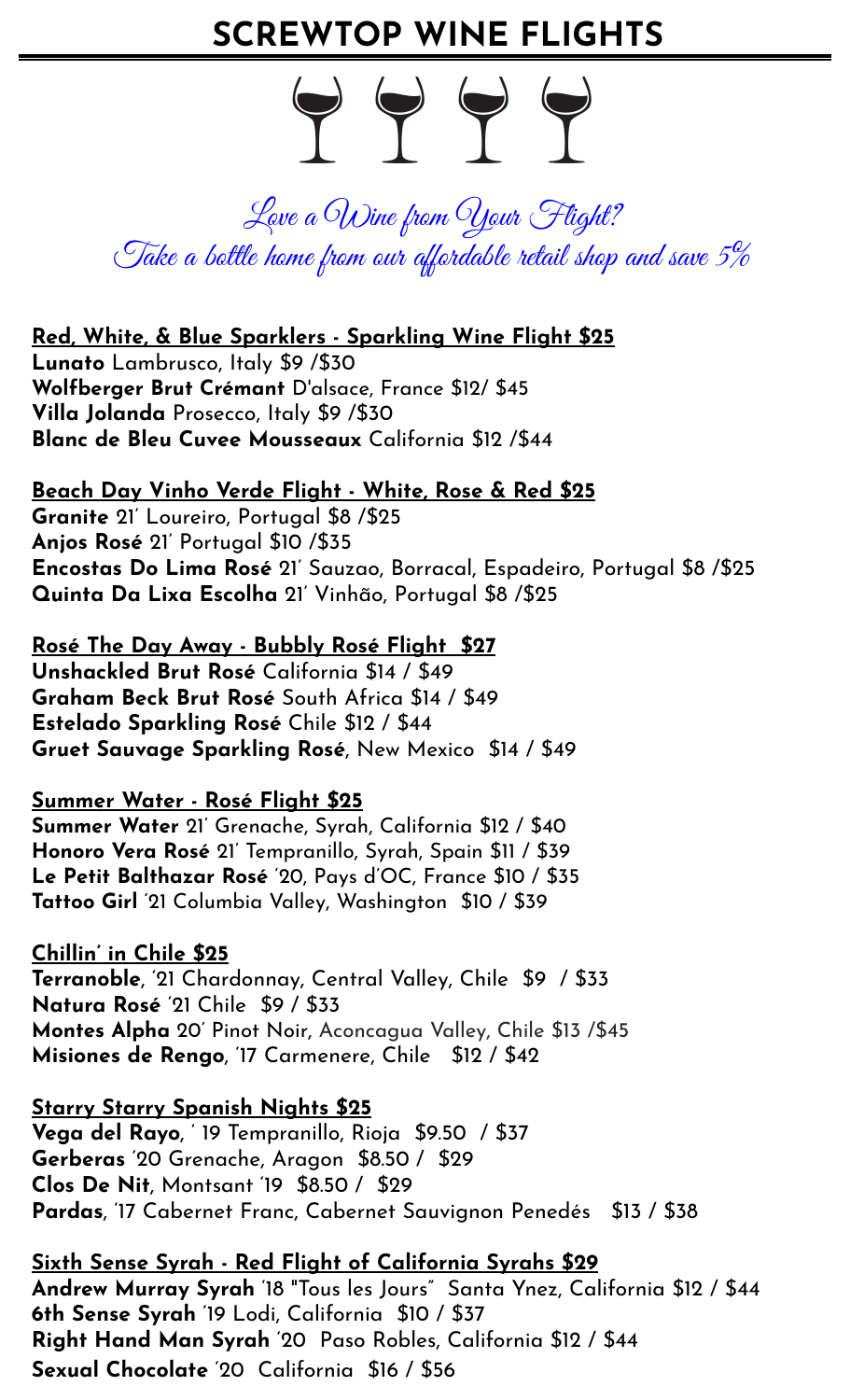# SCREWTOP **WINE LIST** WINE BAR

**Strawberry Frozé Orange-Pineapple Julius Peach Buzz Blue Hawaiian**

Red White & Blue Swirl



**a** prosecco topper for \$3 **a** *a community sparkle!* add a prosecco topper for \$3

# **SPARKLING WINES**

**Gruet Sauvage Sparkling Rosé**, New Mexico \$14 / \$49 **Estelado Sparkling Rosé** Chile \$12 / \$44 **Unshackled Brut Rosé** California \$14 / \$49 **Karanika Extra Brut Cuvée Rosé** Amyndeon \$18 / \$60 **Graham Beck Brut Rosé** South Africa \$14 / \$49 **Lunato** Lambrusco, Italy \$9 /\$30 **Wolfberger Brut Crémant** D'alsace, France \$12/ \$45 **Villa Jolanda** Prosecco, Italy \$9 /\$30 **Blanc de Bleu Cuvee Mousseaux** California \$12 /\$44



**Try a flight** 

**of all 4** 

**flavors!** 



**\$10 GLASS \$32 CARAFE**

### CHAMPAGNE

**Henriot Champagne** Champagne France \$99 **Roland Champion Brut Rose** '20 Champagne France \$69 **A.R. Lenoble** Brut Champagne (Half Bottle) \$33btl **Billecart Brut** Champagne, France \$75 Btl

# **WHITE WINES**

**Zippy & Vibrant - Spectacular Summer Seafood Wines! Cantine Spinelli** '21 Pecorino, Abruzzo, Italy \$8 / \$35 **Lykovouno** Assyrtiko, Crete \$9 / \$36

**Granite Vinho Verde** 21' Loureiro, Portugal \$8 /\$25

### **Savvy Sauvignon Blanc**

**Riebeek** '21 Sauvignon Blanc, South Africa \$10 / \$35 **Root: 1 Reserva** '21 Sauvignon Blanc, Chile \$9 / \$33 **Ranga Ranga** '21 Sauvignon Blanc, New Zealand \$10 / \$35

**Chardonnay Your Way Alias Chardonnay** '19, California \$10 / \$33 **Chateau St Thomas** '19 Lebanon \$9 / \$33

### **SPRING ROSÉS IN BLOOM**

*Love Rosé,? ask about our year round Rosé Wine Club. 2 Bottles & Cheese Pairing only \$49.99 each month* 

**Encostas Do Lima Rosé** 21' Sauzao, Borracal, Espadeiro, Portugal \$8 /\$25 **Summer Water** 21' Grenache, Syrah, California \$12 / \$40 **Honoro Vera Rosé** 21' Tempranillo, Syrah, Spain \$11 / \$39 **Le Petit Balthazar Rosé** '20, Pays d'OC, France \$10 / \$35 **Tattoo Girl** '21 Columbia Valley, Washington \$10 / \$39 **Anjos Rosé** 21' Portugal \$10 /\$35 **Natura Rosé** '21 Chile \$9 / \$33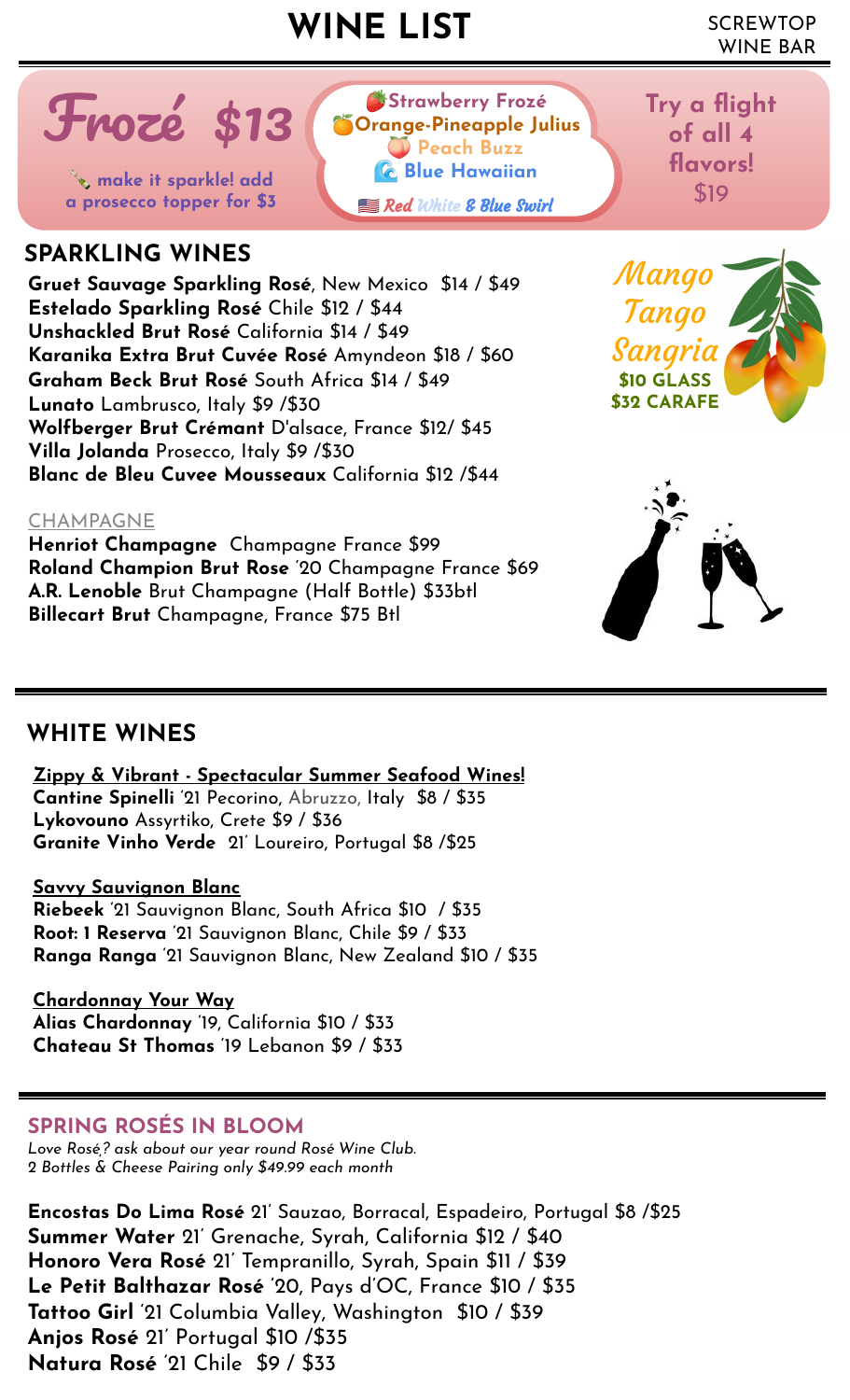# WINE LIST - RED WINES SCREWTOP

# **LOVE PINOT? TRY SOMETHING NEW**

**Domaine Les Fines Graves** '20 Gamay, Moulin a Vent, France \$13 / \$45 **Riebeek Cellars,** 20' Pinotage, South Africa \$10/ \$35

# **PINOT NOIR**

**Montes Alpha** 20' Pinot Noir, Aconcagua Valley, Chile \$13 /\$45 **Chehalem** '19 Pinot Noir, Willamette Valley, Oregon \$14 / \$49 **Albert Bichot "Secret De Famille"** '18 Pinot Noir, Bourgogne, France \$14 / \$49

# **BLENDS**

**Haroula** Xinomavro, Naoussa, Greece \$12 / \$44 **Sexual Chocolate** '20 Syrah, Merlot, Zinfandel, California \$16 / \$56

# **GRENACHE WITH PANACHE**

**Herman Story "On The Road" Grenache** 20 Grenache, California \$85 BTL

# **CAB RIDE**

**Bonanza** '18 Cabernet Sauvignon, California \$13 / \$47 **Riebeek Cellars,** 20' Cabernet Sauvignon, South Africa \$10/ \$35 **Keermont Pandok Rug Cabernet Franc '**16, Stellenbosch, South Africa \$73

# **AT YOUR MALBEC 'N CALL**

**Viejo Isaias Reserva** '19 Malbec, Mendoza, Argentina \$12 / \$41 **Les Jamelles** '19 Malbec, Pays d'OC, France \$11 / \$39

# **ITALIAN STALLIONS**

**Vietti** '20 Dolcetto D'Alba, Trevigne \$15/ \$55 **Fattoria del Colle** 18' Chianti Superiore \$14/ \$49

# **SASSY SPANISH SENORITAS**

**Vega del Rayo**, ' 19 Tempranillo, Rioja \$9.50 / \$37 **Gerberas** '20 Grenache, Navarra \$8.50 / \$29 **Clos De Nit**, Montsant '19 \$8.50 / \$29 **Pardas**, '17 Cabernet Franc, Cabernet Sauvignon Penedés \$13 / \$38

# **Sixth Sense Syrah**

**Andrew Murray Syrah** '18 "Tous les Jours" Santa Ynez, California \$12 / \$44 **6th Sense Syrah** '19 Lodi, California \$10 / \$37 **Right Hand Man Syrah** '20 Paso Robles, California \$12 / \$44

**Netflix N' Chilean Misiones de Rengo**, '17 Carmenere, Chile \$12 / \$42

**SWEET SIPPIN' - DRINK YOUR DESSERT WINES Lodali Moscato 375ml** btl \$17 **Warre's Warrior Port** \$12 (3oz) **Cossart Gordon Malmsey Madeira** \$12 (3oz)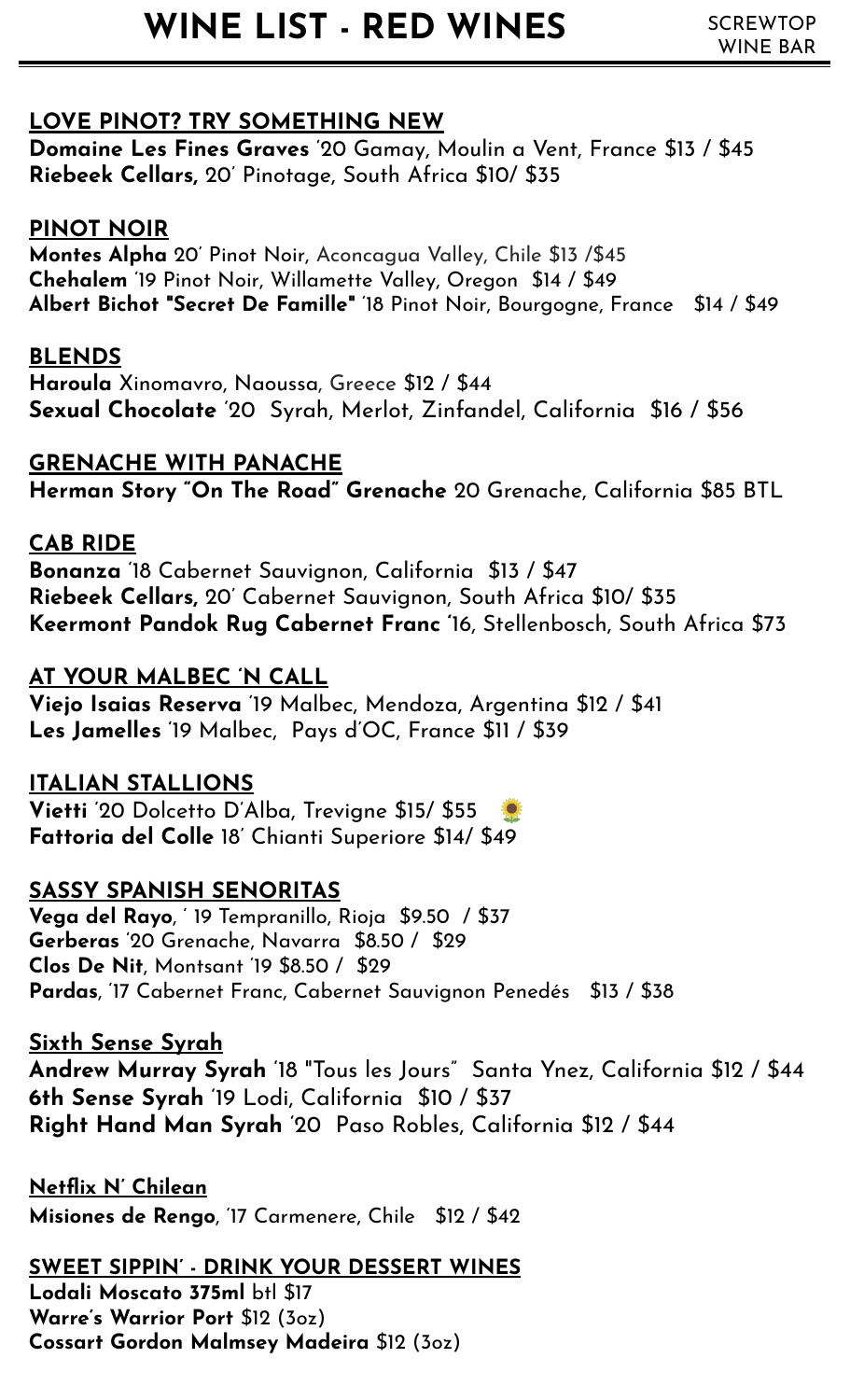# **CIDERS, SPRITZ & HARD SELTZERS**

**Southampton Vodka Lemonade,** GF, Sugar Free \$9

**High Noon ''Peach''** GF, No added Sugar \$7

**High Noon ''Grapefruit"** GF, No added Sugar \$7

**High Noon ''Cherry''** GF, No added Sugar \$7

# **BEER ME**

### **DRAFT BEERS:**

**Oskar Blues Western Mutant IPA (7% ABV) \$9**

**Great Lakes Crushworthy Watermelon Wheat (4% ABV) \$8**

**Summer Solstice Ale (5% ABV) \$8**

### **BOTTLES & CANS:**

- **• Beale's Raspberry Tea Blonde Ale (5% ABV)** \$8
- **• Melvin Pilsner (4.8% ABV)** \$7
- **• Bell's Cherry Stout (7% ABV)** \$9
- **• Great Lakes Dortmunder Lager (7% ABV)** \$7
- **• [Sloop Coco Baked Coconut Milk Stout](https://screwtopwinebar.revelup.com/menu/products/30585/detail/?expand_inventory=true) (6.5%)** \$10
- **• Anderson Valley Barney Flats Oatmeal Stout** (5.8%) \$7
- **• Great Lakes TropiCoastal IPA (6% ABV)** \$7
- • **21A Fireside Chat Spiced Ale (7.9% ABV)** \$6
- **• Anxo Dry cider (6.9% ABV)** \$8

### *SHAKEN NOT SLURRED INTRODUCING: CURIOUS ELIXIRS NON ALCOHOLIC HIGHLY REFINED COCKTAILS*

### **Curious No. 2 \$9.00**

Curious Elixir No. 2 is the spicy lovechild of the pineapple margarita and the Dark & Stormy, 100% booze-free. While citrus, ancho chile, jalapeño, and ginger wake up your taste buds, the ancient Mayan herb damiana will help you unwind.

### **Curious No. 4 \$9.00**

Booze-free Blood Orange Spritz: this Italian classic gets a lift with American ginseng, the delicate fizz of non-alcoholic prosecco, plus tulsi and turmeric to help you unwind.

### **Curious No. 7 \$9.00**

Booze-free champagne cocktail riff on the French 77. Infused with elderflower, juniper, lavender, jasmine green tea, California Chardonnay grapes, and zero alcohol, Curious No. 7 was made for special moments or as an uplifting self-care ritual.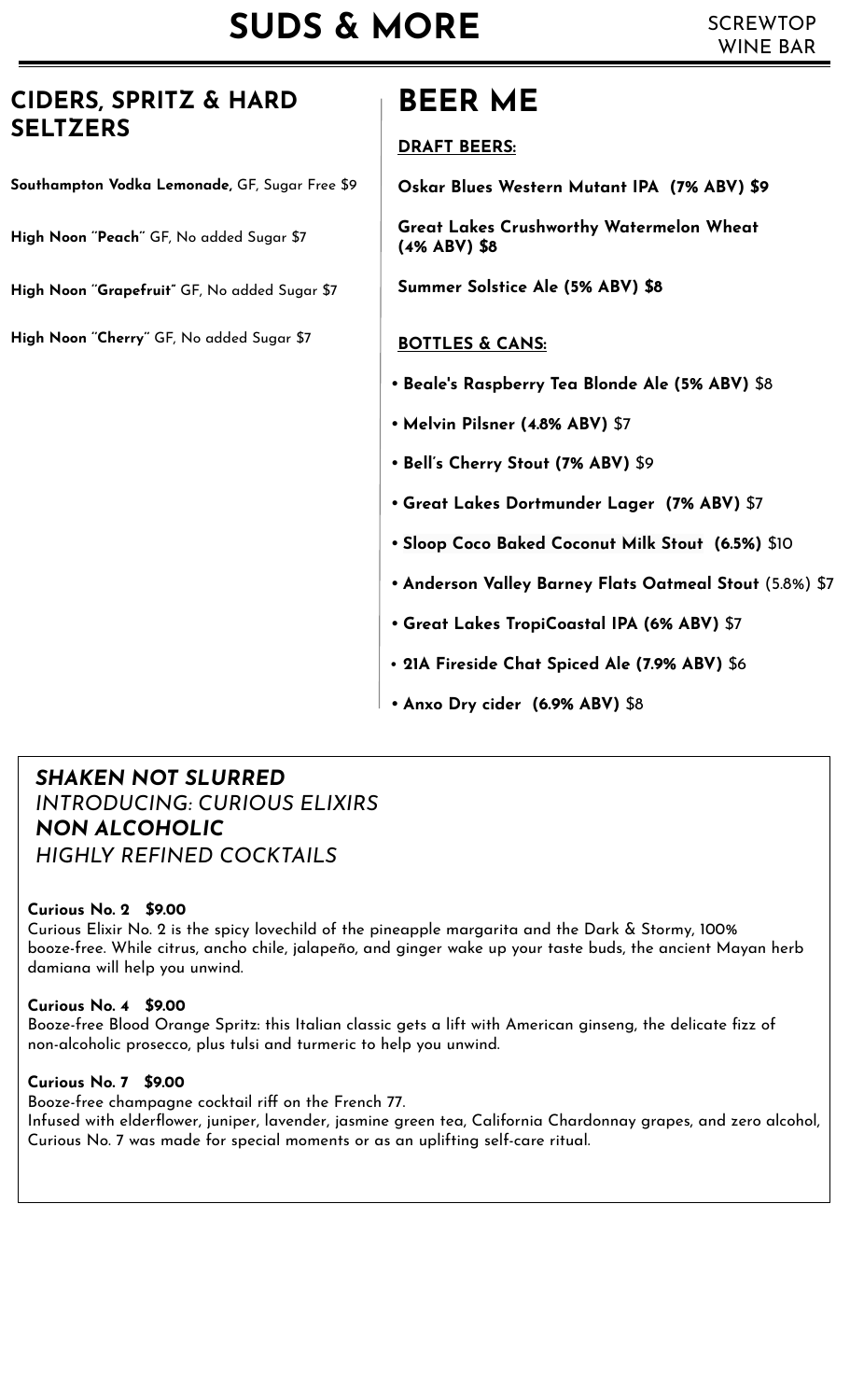# NIBBLES & NOSHES

# APPETIZERS / SMALL PLATES

### **New! South Hampton Shrimp Rolls \$15**

These little guys are packed with BIG Flavor! Served on mini potato rolls. Ingredients: Shrimp, Celery, Lemon, Dill, Tarragon, Red Bell Pepper, Red Onion, Apple Cider Vinegar, Mayonnaise. Garlic Salt, Northwestern Seafood Seasoning Two per order.

*\*also available as romaine lettuce wraps*

### **Fiesta Nachos \$20 Grande / \$16 Small**

(Veggie, Pork, or Chicken) Tortilla chips, queso, melted cheddar and Monterey Jack, black bean and corn salsa, guacamole. With salsa and sour cream on the side.

*Add Chopped Bacon \$1.50*

### **New! Nachos de Camarón \$19 Small**

Topped with shrimp, guacamole, mango pico de gallo, and pickled onions.

### **"Let's Go Buffalo!" Sliders \$13**

Two 'lil bison meatloaf sliders piled high with cheddar, balsamic onion chutney, and chipotle aioli.

# **Saganaki Shrimp \$15**

Shrimp, Feta, Garlic, Olive Oil, Diced Tomatoes & Greek Spices served hot from the oven with warm garlic bread for dipping.

### **Baked Goat Cheese \$15**

Warm chèvre, rolled in Herbes de Provence, served with toasted baguette and plum chutney *Enough for 4 friends to share!*

### **I** ❤ **Grilled Cheese Sliders \$13**

4 sliders served with tomato coulis for dipping

### **Empanadas \$9.50**

Two empanadas filled with chicken, Monterey jack cheese, chipotle sauce. Served with salsa and cilantro crema.

### **Tuscan Chicken Flatbread \$15**

Chicken, basil pesto, sun dried tomato pesto, garlic olive oil, shallots, capers, bacon, Gruyère,n on pita bread topped with fresh basil.

# **WINE CLUB MEMBERS SAVE 5% ON ALL BAR CHECKS**

Ask your server about our monthly wine & cheese club! Memberships start at \$49.99 per month and you can cancel at anytime!

# GLUTEN FREE & \*LOW CARB APPS

#### **Truffle Popcorn Basket \$8.50** Light yet seductive with no oil & truffle salt. **GF**

\*yes you can make this at home – we sell the truffle salt in our shop!

### **Saganaki Shrimp \$15**

Shrimp, Feta, Garlic, Olive Oil, Diced Tomatoes & Greek Spices served hot from the oven with optional warm garlic bread for dipping.

\***GF** *if you don't have the bread*

### **A Perfect Date Night \$13**

Medjool dates stuffed with Danish blue cheese, wrapped in bacon, with a balsamic glaze **GF**

#### **Tres "Med" A Trio of Mediterranean Bar Snacks \$9**

Castelvetrano Olives, Sicily Marcona Almonds, Spain Quicos "Giant" Corn Nuts, Spain *4oz. of each* **GF**

#### **Pot Belly Pig Lettuce Wraps \$12** Pulled pork, house-pickled veggies, cilantro, and crushed pistachios wrapped in crisp lettuce and served with a spiced peanut sauce--two per order

*\*pulled pork not gluten free*

# **Mary's Taco Truck**

**Dos (Two) Tacos \$11**  on a corn tortilla

**Choice of:** Chicken, Pulled Pork, Butternut Squash, or Mahi Mahi (+\$2)

### **CHEESEMONGER PLATE \$25**

**Prairie Breeze Drunken Goat Red Dragon Blueberry Vanilla Goat Mahon Coconut Gouda Rogue Smokey Blue Chorizo Pepper Jelly Baguette, crackers, & dried fruit**

*Gluten Free Crackers Available Upon Request*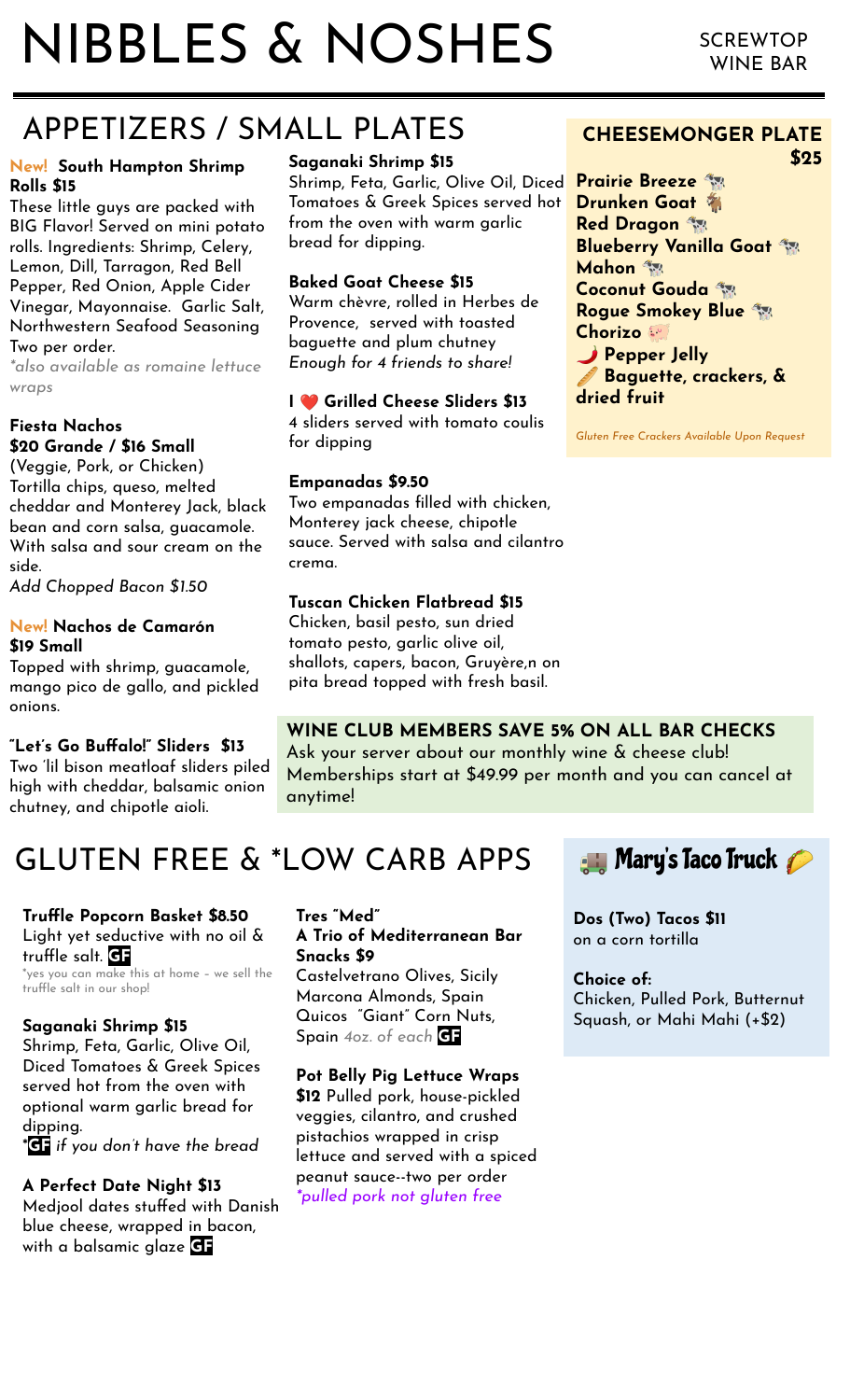# SOUPS & SALADS

### **SOUP'S ON! \$7.50 PER CUP** Tomato Bisque or Soup of the Day

### **Strawberry Fields Salad**

Arugula, fresh basil, goat cheese, strawberry, pistachio, and shallots with a side of balsamic dressing. **\$13.50**

### **Watermelon Feta Salad**

Watermelon, Arugula, Feta, Mint, Shallots, Sunflower Seeds, Cucumber, Fresh Jalapeno Slices served with a side of Cilantro Lime Vinaigrette. **\$13.50**

### **Side Salad \$6.00**

Mixed greens, shallots, cherry tomato, feta, and toasted sunflower seeds.

### **Detox Salad**

Mixed greens, chickpeas, red onion, chopped avocado, feta, and toasted sunflower seeds, tossed in a lemon honey vinaigrette. **\$13.50**

### **Burrata Salad**

Decadent burrata, warm roasted cherry tomatoes, shallots, basil, croutons, and pine nuts on a bed of mixed greens with a side of balsamic dressing. **\$13.50**

**Add a protein to your salad**  Chicken or Pork \$7.00

Salmon, Shrimp, or Mahi Mahi \$10.00

#### *DRESSING OPTIONS*

*Champagne Vinaigrette, Balsamic Vinaigrette, Apple Cider Vinaigrette, Lemon Honey Vinaigrette, Cilantro Lime Vinaigrette, or simply dressed with lemon juice and olive oil*

# SANDWICHES & ENTREES

### *Entrees served with soup, side salad, kettle chips*

*Side salad dressing choices include Champagne Vinaigrette, Balsamic Vinaigrette, Apple Cider Honey Vinaigrette, Lemon Honey Vinaigrette, or simply dressed with lemon juice and olive oil*

### **Grilled Cheese &**

**Tomato Soup \$14** Secret blend of five cheeses pressed between sourdough. *Add Bacon \$3.00 Add Jalapenos \$.75*

#### **Maple Bacon Bourbon Chicken \$14.50**

Roasted chicken, homemade maple-bacon jam, melted provolone, mayo and arugula pressed on delicious focaccia.

### **Hot Cuban Sandwich \$15.00**

Smoked ham, braised pork shoulder, Provolone, Dijon mustard and pickles, pressed on a French roll.

### **Smokey BLAT \$13.50**

Bacon, crisp romaine, avocado, juicy tomatoes and chipotle mayo on sourdough.

#### **Swiss Turkey Melt \$14.00** Roasted turkey, Swiss, bacon, tomato, chipotle aioli on ciabatta.

### **Cranberry Chicken Salad Sandwich / or Wrap \$12.50**

Cranberries, pecans, celery, mayo - choice of whole grain bread, flour tortilla wrap, or bed of lettuce

### **Toked Goat Sandwich \$13.50**

Roasted chicken, herbed goat cheese, green basil pesto, balsamic onion chutney, and arugula on sourdough.

### **Rachel Sandwich \$14**

Similar to a Ruben but with turkey and gruyere on rye bread with house-made horseradish mayo, sauerkraut, and thousand island dressing.

### **Burrata Caprese Sandwich \$14**

Creamy and dreamy Burrata (Italian mozzarella filled with cream), tomato, basil pesto, olive oil and balsamic glaze on ciabatta.

#### **Salmon BLT \$19.00**

Oven roasted Salmon, lemon Sriracha aioli, crisp lettuce, red onion, tomato and bacon on toasted ciabatta. Add avocado \$4.00

### **Fiesta Wrap \$12.50**

Monterey jack, black bean & corn salsa, romaine, guacamole, side of salsa. Choice of chicken or pulled pork.

### **Mahi Mahi Mango Tango Bowl \$19.00**

Mahi Mahi, mango, black bean corn salsa, fresh slaw, avocado on top of cilantro coconut rice. **GF**

#### **Parmesan Herb Crusted Salmon \$19.00**

Salmon topped with Parmesan, panko breadcrumbs, and fresh parsley, served atop a bed of cauliflower mash.

#### **Truffle Mac 'n Cheese \$10.00**

Parmesan Mornay sauce, black truffle oil.

### **Buffaloaf \$15.00**

Ground bison, bacon, sun dried tomatoes, chipotle aioli, and melted cheddar cheese on ciabatta.